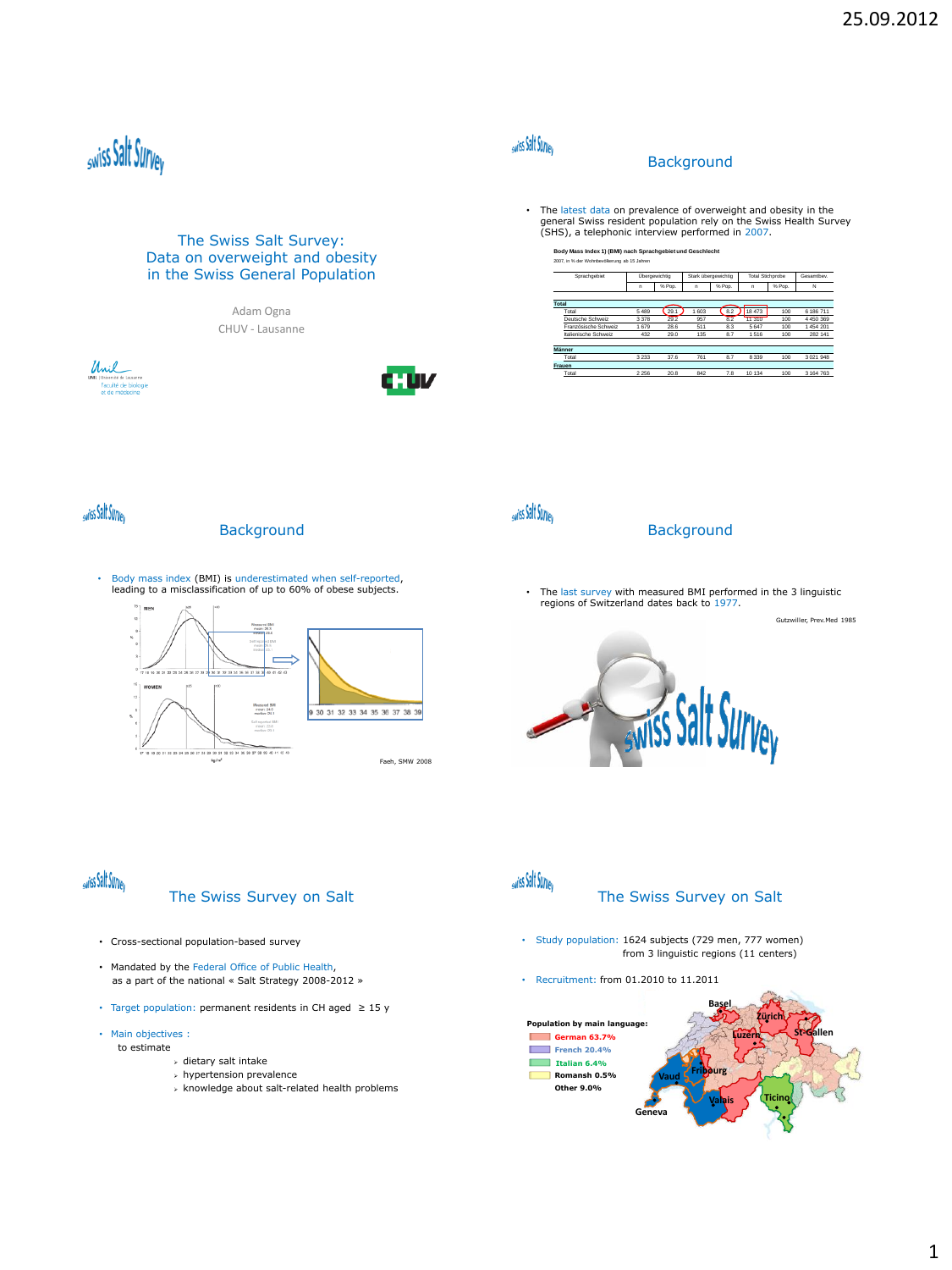## swiss Salt Survey Sampling strategy: two levels (1)

Same strategy as for the Swiss Health interview Surveys.

1) Random selection of households:

- By Federal Statistical Office<br>• Out of the Swisscom fixed li
- Out of the Swisscom fixed lines phone directory

We contacted these households by:

- Information letter • Phone call(s)
	- $\iff$  definition of household composition (all individuals aged ≥ 15 years)



# swiss Salt Survey

### Sampling strategy: two levels (2)

#### 2) Random selection of individuals:

- One individual per household
- Computer-generated random selection
- Objective: equal number of subjects included in each of the 8 predefined strata:

|       | 15-29 | 30-44 | 45-59 | $\geq 60$ |
|-------|-------|-------|-------|-----------|
| Men   | Ν     | N     | N     | N         |
| Women | Ν     | N     | N     | Ν         |

# swiss Salt Survey

The Swiss Survey on Salt

#### Method



 Demographic data Anthropometric data: measured height and weight Blood pressure (5x)

 $\checkmark$  24-hour urine collection: dietary sodium-, potassium- and protein-intake.

 $\checkmark$  Blood pressure (5 x)  $\overline{M}$  Medical history and lifestyle questionnaire

|  | ricated: inster f and mest field description |  |
|--|----------------------------------------------|--|
|  | √ Optional blood sampling                    |  |

| swiss Salt Survey |  |
|-------------------|--|
|                   |  |

#### The study population

|                          |         | All       | French    | German    | Italian   |          |
|--------------------------|---------|-----------|-----------|-----------|-----------|----------|
| N                        |         | 1506      | 463       | 828       | 215       |          |
| Age (years)              | mean±SD | $47 + 18$ | $47 + 19$ | $48 + 18$ | $46 + 19$ | $p=0.16$ |
| $15-29$ years            | %       | 23.8      | 23.1      | 24.1      | 24.6      |          |
| $30-44$ years            | %       | 22.4      | 24.0      | 21.0      | 24.2      |          |
| 45-60 years              | %       | 24.4      | 23.3      | 25.1      | 24.2      |          |
| $\geq 60$ years          | %       | 29.4      | 29.6      | 29.8      | 27.0      | $p=0.86$ |
| Sex                      |         |           |           |           |           |          |
| Men                      | %       | 48.4      | 48.0      | 48.6      | 48.8      | p=0.97   |
| Country of birth         |         |           |           |           |           |          |
| Switzerland              | %       | 78.6      | 74.8      | 79.0      | 85.0      | $p=0.01$ |
| <b>Educational level</b> |         |           |           |           |           |          |
| Primary                  | %       | 11.2      | 13.0      | 9.1       | 15.8      |          |
| Secondary                | %       | 44.0      | 43.2      | 43.1      | 48.8      |          |
| Tertiary                 | %       | 39.4      | 38.6      | 42.1      | 30.7      |          |
| Other                    | %       | 5.4       | 5.2       | 5.7       | 4.7       | $p=0.01$ |

# swiss Salt Survey

### Prevalence of overweight and obesity were 32.2 % and 14.2%, respectively, with

significant differences between sexes and age categories





### 67.7% of participants reported to pay attention to alimentation

|                   | OR [95% CI]      | р       |                        | OR [95% CI]      | р    |
|-------------------|------------------|---------|------------------------|------------------|------|
| Sex               |                  |         | <b>Education level</b> |                  |      |
| Men               | 1 (ref.)         |         | Primary                | 1 (ref.)         |      |
| Women             | 2.16 [1.70-2.73] | < 0.001 | Secondary              | 1.01 [0.69-1.48] | 0.98 |
|                   |                  |         | Tertiary               | 1.28 [0.86-1.90] | 0.23 |
| Linguistic region |                  |         | Other                  | 1.13 [0.60-2.10] | 0.71 |
| French            | $1$ (ref.)       |         |                        |                  |      |
| German            | 2.85 [2.22-3.65] | < 0.001 | Country of birth       |                  |      |
| <b>Italian</b>    | 4.32 [2.91-6.40] | < 0.001 | Switzerland            | 1 (ref.)         |      |
|                   |                  |         | Other                  | 0.94 [0.71-1.25] | 0.68 |
| Age group         |                  |         |                        |                  |      |
| $15-29$ years     | 1 (ref.)         |         | <b>BMI</b> category    |                  |      |
| 30-44 years       | 1.29 [0.92-1.83] | 0.14    | Lean                   | 1 (ref.)         |      |
| 45-59 years       | 1.27 [0.91-1.78] | 0.16    | Overweight             | 1.07 [0.81-1.40] | 0.63 |
| $\geq 60$ years   | 1.82 [1.30-2.54] | < 0.001 | Obese                  | 0.85 [0.60-1.20] | 0.35 |
|                   |                  |         |                        |                  |      |

Odds Ratio ± 95%CI by multiple logistic regression